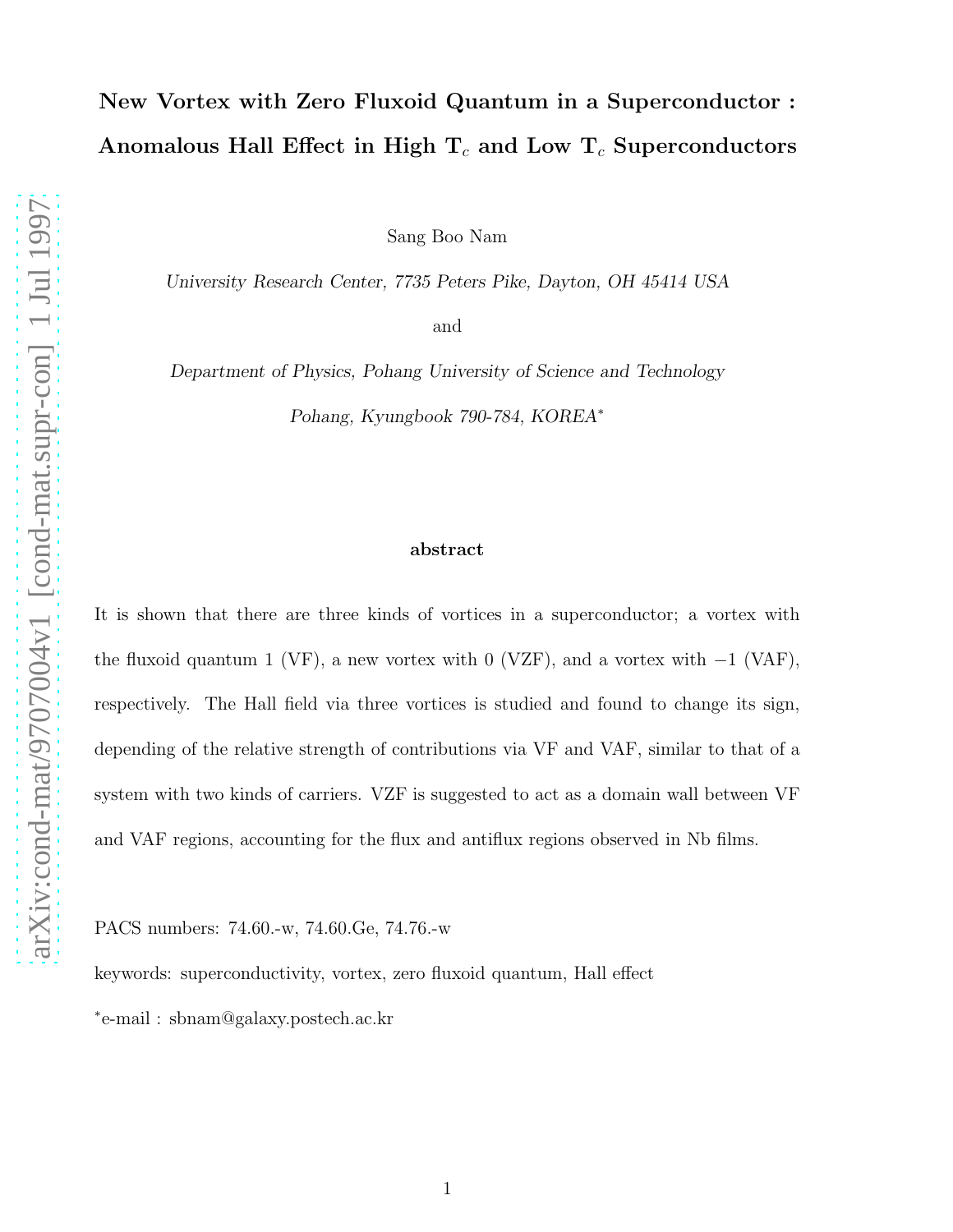Vortices play important roles for our understanding of the properties of superconductors. However, there has been no discussion, hitherto, of all possible fluxoid quantum numbers of vortices. Here, I discuss the fluxoid quantum states of vortices and their applications to the Hall anomaly.

Recently, it is shown [1], within the BCS [2] pairing theory, that to have a finite transition temperature  $T_c$  in a superconductor, a finite pairing interaction range  $T_d$  is required, and that not all carriers participate in pairings, yielding multiconnected supereconductors (MS). The region of unpaired carriers in a MS [3] may be considerd as a vortex with anti-flux  $(VAF)$  [flux $(VF)$ ], when the local magnetic flux around a vortex, is less [greater] than the equivalent flux via the supercurrent. In other words, VF and VAF are vortices with the London fluxoid quanta 1 and −1, respectively. Naturally, one may consider a vortex with zero fluxoid quantum (VZF), when the local magnetic flux is balanced with the equivalent flux via the supercurrent  $\left[\text{in other words, the current}\right]\right)$  goes with the vector potential(A) as  $j \propto -A$  near the vortex core (the London gauge)]. Indeed, I show later there are three kinds of vortices, analogous to three magnetic quantum states of the angular momentum 1. On the other hand, thermally activated vortex-antivortex  $[4]$ bindings below the Kosterlitz-Thouless temperature  $T_{KT}$  [5] and dissociations above  $T_{KT}$ are not to be discussed here.

The motion of a vortex is known to yield the Hall field in superconductors. The force responsible for the vortex motion is still controversial, the Lorentz force on the vortex core  $[6]$  or the Magnus force  $[7]$ . The latter is shown to be present in a superconductor  $[8]$ . The data [9] of the resistive transition initially incompatible with the Lorentz force can be understood in the frame work of the flux flow [10]. A scaling behavior of the Hall resistivity  $\rho_{yx} \propto \rho_{xx}^2$ , is understood in the vortex state with disordered dominated dynamics [11],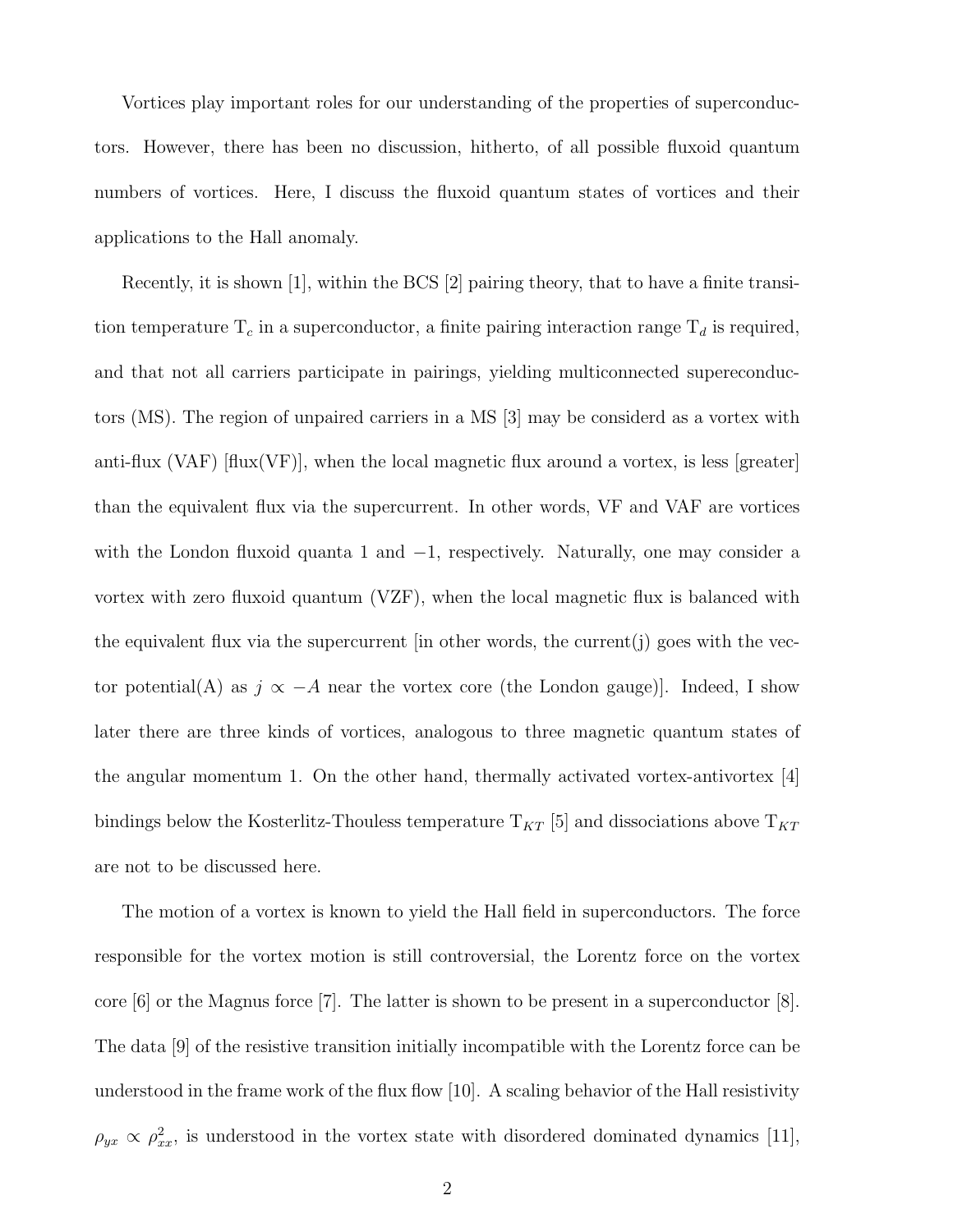compatible with the flux flow picture  $[6]$ . But, both pictures of  $[6, 7]$  are not able to account for the sign changes of the Hall field during sweeping temperature T or magnetic field H; once  $|12|$ , twice  $|13, 14|$  and three times  $|15|$ . To account for the sign change of the Hall field, there are proposals of the force via pinning centers [16] and the opposing drift of the thermally excited quasiparticles near  $T_c$  [17]. The former is incompatible with data [13] and the latter with data [12-15] at low T. A charge at a vortex core [18] opposite to carrier charge, yielding a force opposite to the Lorentz force, is unlikely possible, due to the supercurrent. On the other hand, the time dependent Ginzberg Landau equation approach [19] requires the imaginary part of the relaxation time, reflecting the particle hole asymmetry. A proposal of breaking the particle hole symmetry [20], in the range of the coherence length being of the order of the mean free path, is hardly realizable, since the particle hole symmetry depends on neither the coherene length nor the mean free path. So far, one quantum vortex state, VF, has been examined via various proposals. It is desirable to explore a new approach, taking into account all possible quantum states of vortices.

In this paper, I show that there are three kinds of vortices; VF, VZF, and VAF, via the Ginzburg Landau (GL) equation, and that the sign of the Hall field depends on the relative strength of contributions via VF and VAF, assuming the vortex motion without addressing the force responsible for it. Here natural units of  $\hbar = c = k_B = 1$  and the flux unit  $\Phi_0 = hc/2e = 1$  are used.

Macroscopically, the current in a superconductor may be given by

$$
j(r) = j_o(r)[\nabla \theta(r)/2\pi - A(r)/(hc/2e)],\tag{1}
$$

where  $\theta(r)$  is the phase of order parameter,  $A(r)$  is the vector potential, and  $j_o(r)$  is the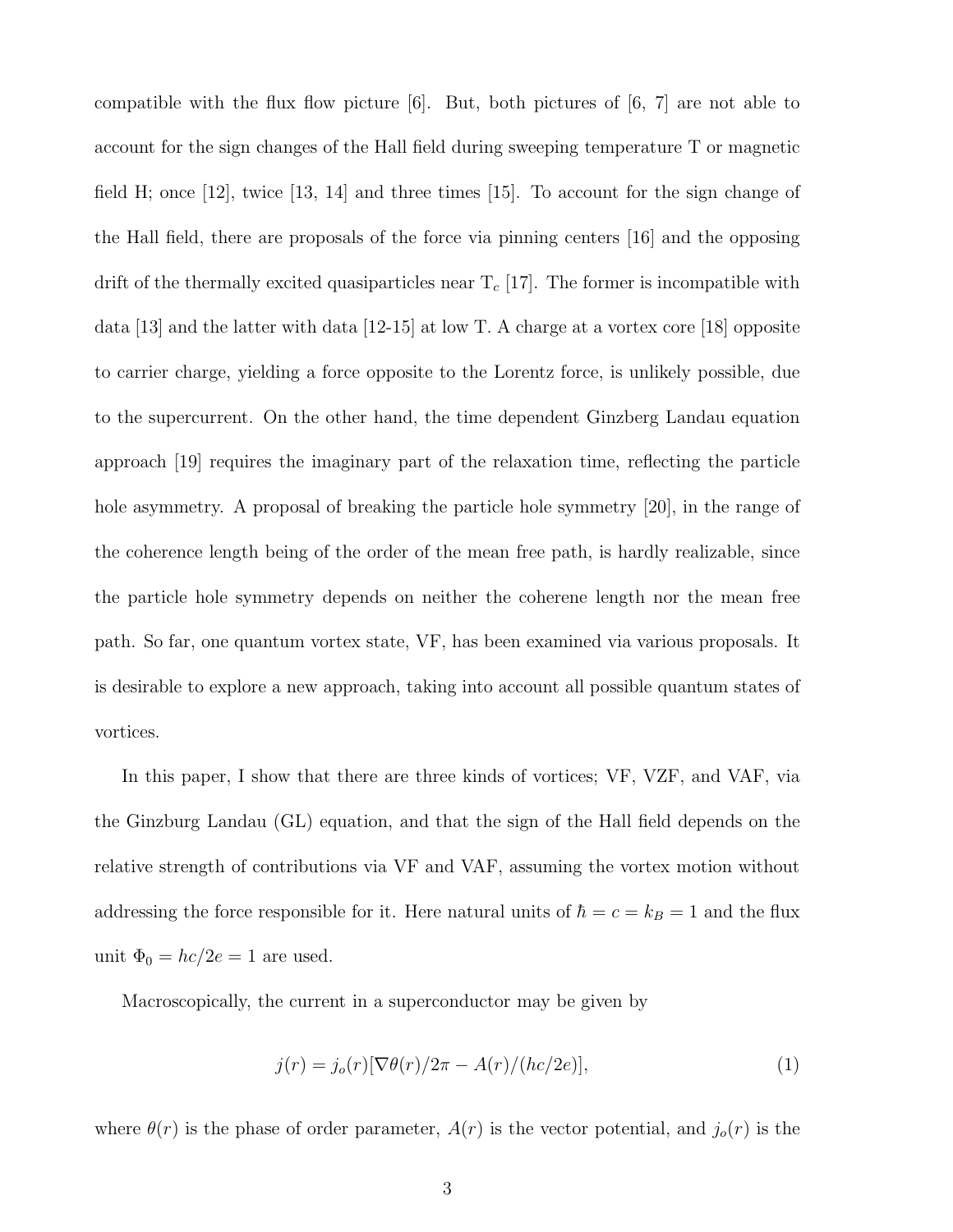square of the order parameter amplitude times charge/mass  $(2e/2m)$ . The London fluxoid quatnum (n) condition may be obtained as

$$
n = \oint \nabla \theta(r) / 2\pi \cdot dl = \Phi_A + \Phi_J,
$$
\n(2)

where  $\Phi_A$  is the magnetic flux enclosed by the integral contour,  $\Phi_J$  is the effective flux via the line integral of  $j(r)/j_o(r)$ , and the integer n is a reflection of the single valuedness of the order parameter. Let us write the order parameter in the cylindrical coordinates with the origin where the order parameter vanishes,  $\Psi(r, \varphi) = |\Psi(\infty)| f(r) \exp$  (i n  $\varphi$ ), omitting the z-dependence. The GL and Maxwell's equations are given as [21]

$$
\xi^{2}[(d/rdr)(rd/dr) - q(r)^{2}]f(r) + f(r) = f(r)^{3},\tag{3}
$$

$$
(d/dr)(d/rdr)[rq(r)] = -8\pi^2 j(r) = q(r)f(r)^2/\lambda^2,
$$
\n(4)

where  $q(r) = n/r - 2\pi A(r)$  is the superfluid velocity,  $A(r)$  and  $j(r)$  are the vector potential and current in the azimuthal direction,  $\lambda$  is the effective pentration depth length  $\lambda^2 =$  $2m/4\pi|2e\Psi(\infty)|$  and  $\xi$  is the coherence length. The magnetic field in the z-direction is  $h(r) = (d/rdr)[rA(r)]$ . From Eqs. (3) and (4), we can see that once  $A(r)$  for VZF (n  $= 0$ ) is known,  $q(r)$  is obtained, and vice versa. Thus, three kinds of vortices with n = 1, 0 and −1 are possible in a MS. However, VZF is not possible in a singly connected superconductor, since a vortex is formed after a magnetic flux entered, that is,  $n = 1$ . To find a solution of  $A(r)$  for VZF explicitly, let me consider  $f(r) = (r/r_c)^p$  for  $r <$  the effective core size  $r_c$  which will be determined later by the variational method. Solving Eq. (4) for  $n = 0$ , we obtain  $A(r)$  via the Bessel function with a pure imaginary argument as [22]

$$
A(r) \propto K_u(Z)
$$
, with  $u = 1/(1 + p)$  and  $Z = u(r_c/\lambda)(r/r_c)^{1+p}$ . (5)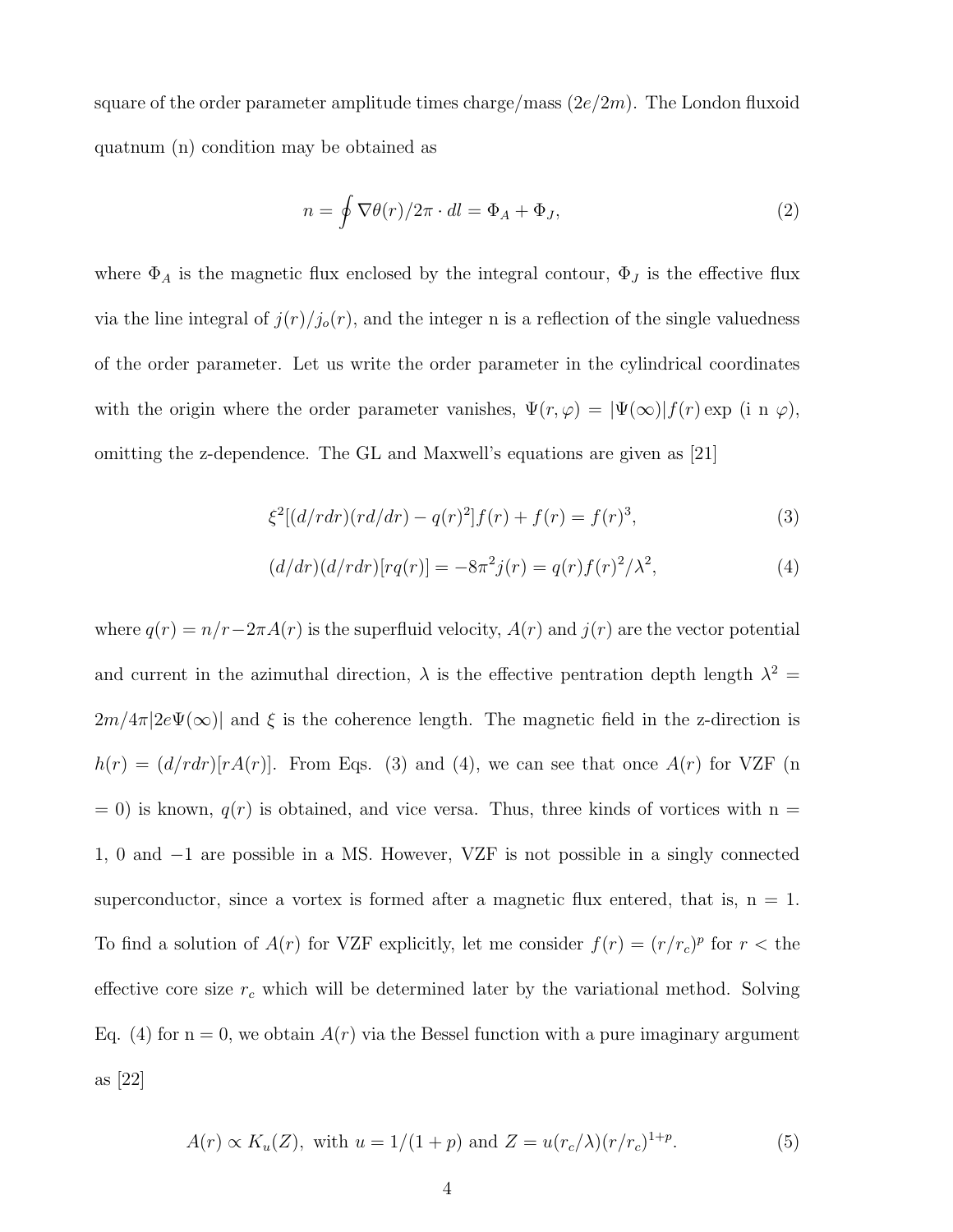Eq. (5) is also a solution for  $q(r)$  for any n and its elaboration will be reported elsewhere [22]. For  $p = 0$ , Eq. (5) yields a solution  $K_1(r/\lambda)$  of the London equation, and is not acceptable near a vortex core where the order parameter vanishes. For  $p = 1, Z = r^2/2\lambda r_c$ , we get  $A(r)$ , and  $j(r)$  as

$$
A(r) = -[\phi(0)/2\pi r] \exp(-Z), \text{ with } \phi(0) = 2\pi h(0)\lambda r_c,
$$
 (6)

$$
h(r) = h(0) \exp(-Z), \tag{7}
$$

$$
j(r) = -[f(r)/\lambda]^2 A(r)/4\pi = [h(0)/4\pi \lambda r_c] r \exp(-Z).
$$
 (8)

The  $h(r)$  has a Gaussian distribution and  $j(r)$  has a maximum at  $r = (\lambda r_c)^{1/2}$ . Thus, a vortex may be considered as a superconducting ringlet. Inserting Eq. (6) into Eq. (3) for  $f(r)$ , we find the condition

$$
\phi(0) = 2\pi h(0)\lambda r_c = \text{ a flux unit} \tag{9}
$$

to have a solution of  $f(r)$  consistently. Eq. (9) provides a key for having three kinds of vortices, together with the idea of superconducting ringlets. Furthermore, we rewrite  $A(r)$  of Eq. (6) near  $r = 0$  as

$$
A(r) = h(0)r/2 - \phi(0)/2\pi r.
$$
\n(10)

The first term is like a vector potential of a magnetic field  $h(0)$  and the second indicates the fluxoid quantum number  $n = -1$ , in opposing direction to  $h(0)$ . This confirms the notion of the circulating supercurrent guarding the normal region from a small magnetic field [3]. In other words, a vortex acts like a superconducting ringlet. For VF and VAF, A(r)'s may be given as  $A(r) \propto (\pm) [1 - \exp(-Z)]/2\pi r$ , where + for VF and – for VAF.  $j(r)$ 's may be written like Eq. (8) with the proper singns such that Eq. (2) is satisdied.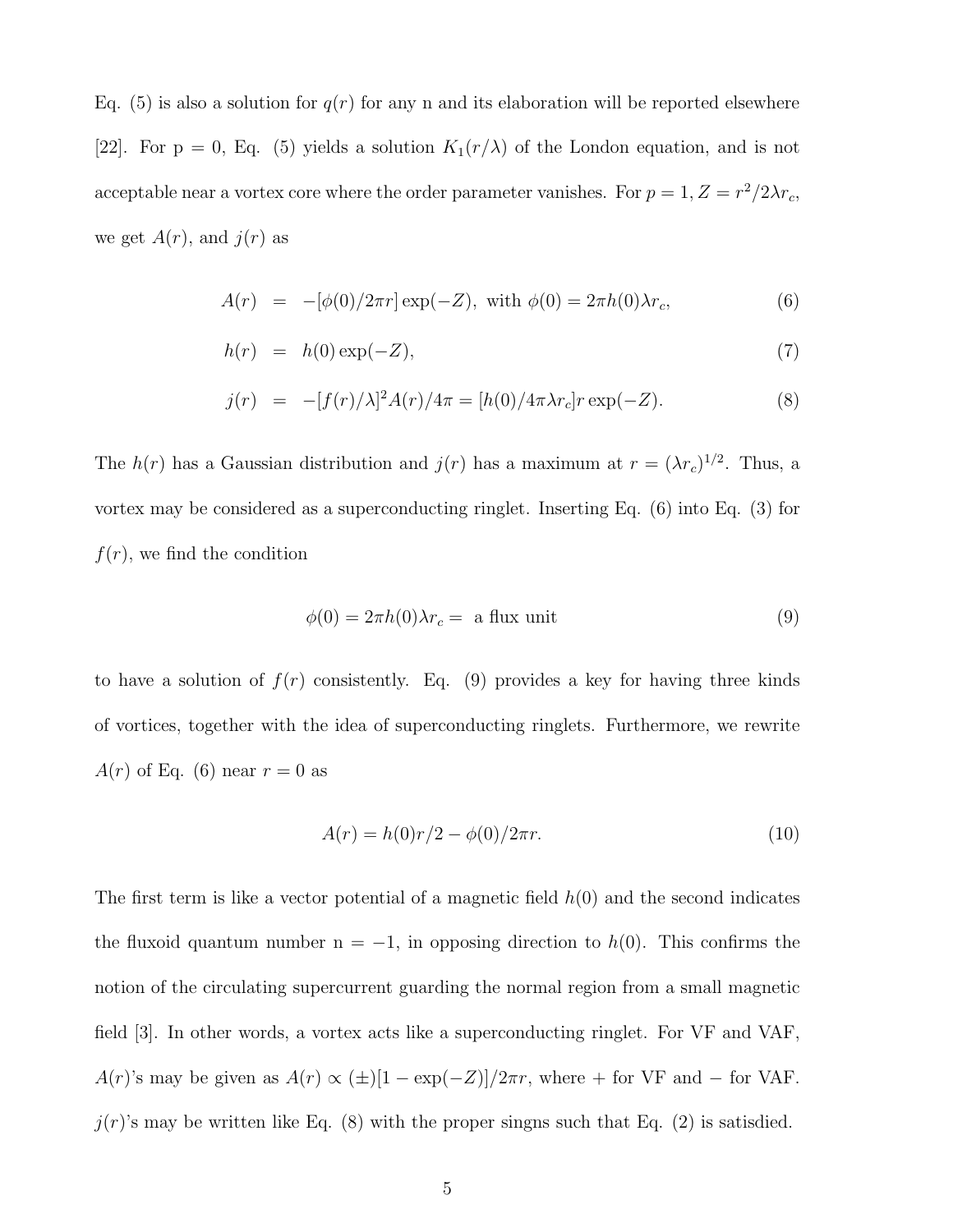To determine  $r_c$ , let me consider the variational function

$$
f(r) = \tanh(r/r_c) \tag{11}
$$

and  $A(r)$  of Eq. (6). The GL free energy density F associated with a vortex, measured relative to the free energy of the Meissner state, in the dimensionless form, may be given as [21]

$$
F = [1 - f2(r)]2/2 + [df(r)/\kappa dr]2 + [A(r)f(r)]2 + h2(r),
$$
\n(12)

where the GL parmeter  $\kappa = \lambda/\xi$ , the dimensionless quantities are F in the units of  $H_c^2/4\pi$ with the thermodynamical critical field  $H_c$ ,  $h(r)$  in the units of  $\sqrt{2}H_c$ ,  $A(r)$  in the units of  $\sqrt{2}H_c\lambda$ , and r in the units of  $\lambda$ . By integrating F, we may obtain the energy per unit length of vortex line, or equivalently the low critical field  $H_{c1}$  as

$$
H_{c1}/\sqrt{2}H_c = (\kappa/2)\int_0^\infty \text{ rdr } F. \tag{13}
$$

After carrying out all integrals in Eq. (13) and some algebra of minimizing it with respect to  $r_c$ , we may obtain

$$
H_{c1}/\sqrt{2}H_c = [D(3z^2 + 2) + E_1(z/\kappa)]/4\kappa,
$$
\n(14)  
\n
$$
E_1(z/\kappa) = \int_1^\infty dx \exp(-xz/\kappa)/x,
$$

where  $D = 0.29543$ , and  $z = r_c/\xi$  is determined by  $z^3 = [2 - \exp(-z/\kappa)]\kappa/2D$ . For  $k = 0.707$ , we obtain  $r_c = 1.3\xi$ , and  $H_{c1}/H_c = 1.042$  about 4% higher than the exact GL result of 1, and  $h(0)/H_c = 1.088$  about 9% higher than the exact GL result of 1. The present model of Eqs. (11) and (6), appears to be reasonable. The variational function [23]  $f(r) = r/[r^2 + r_c^2]$  $_{c}^{2}]^{1/2}$  has been studied and yields the results in good agreements with the numerical solutions [24] of the GL equations. In fact, the numerical field solution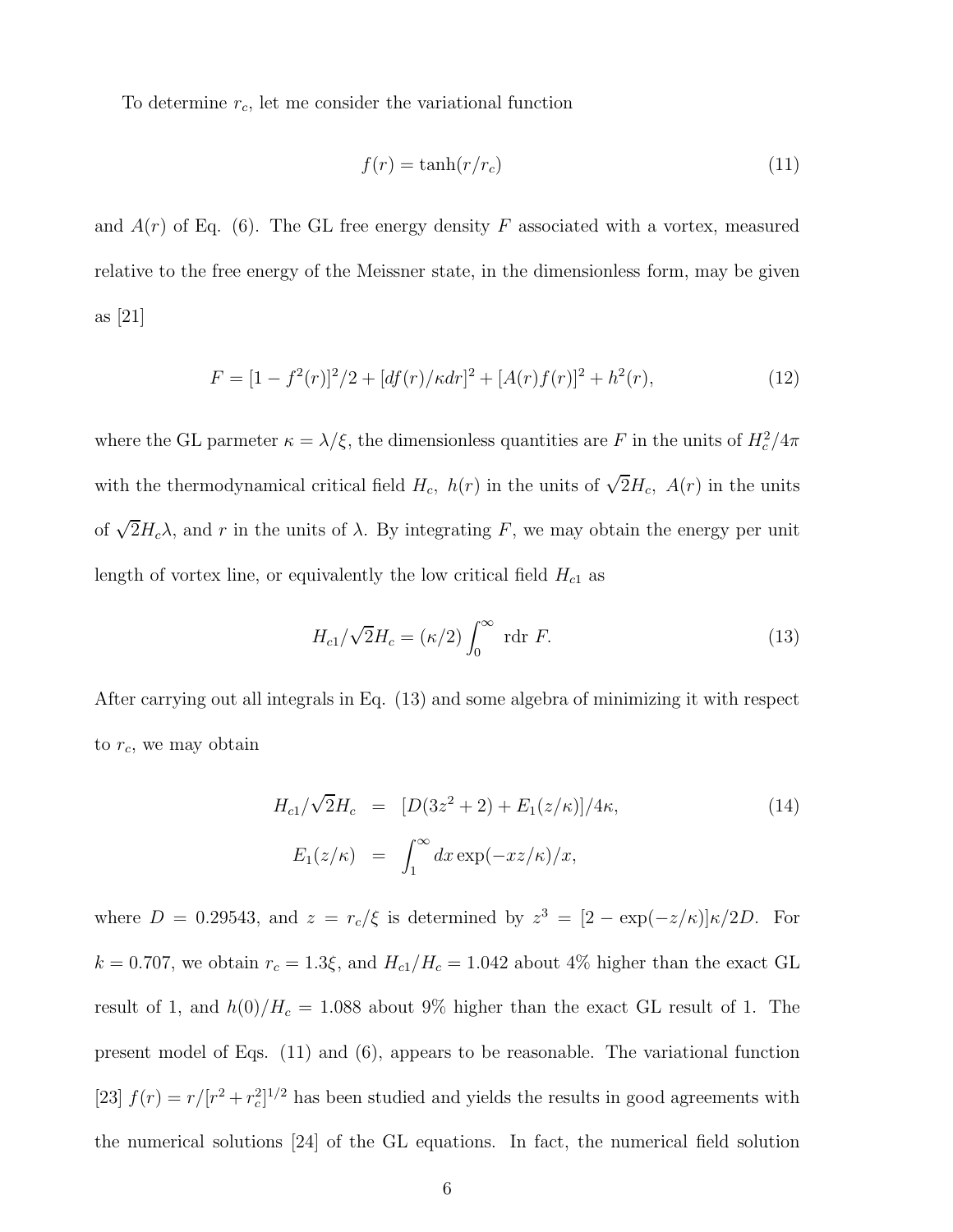[24] has a form of Eq. (7) which leads me consider vortices (flux lines) as noninteracting particles for later discussion of the Hall field.

Let us pause a moment and consider the energy of the n flux state in a superconducting ring,  $E(n) \propto (n - \Phi_A)^2$ . At  $\Phi_A = n + 1/2$ , the energies of n and  $n + 1$  states are same,  $E(n) = E(n + 1)$ , but the currents in n and n + 1 states flow in opposite directions, to staisfy the fluxoid quantum condition. The fluxoid quantum has been demonstrated experimentally some time ago [25]. We argue the same reasoning be applicable to a vortex, via  $\phi(0)$  being  $\Phi_A$ , by considering a vortex as a superconducting ringlet as metioned before. Then, making use of a flux unit,  $1 = 2\pi\sqrt{2}H_c\lambda\xi$ , and shifting a center for VZF by 1 flux unit via Eq. (9), we may have, with  $z = r_c/\xi$ ,

$$
\text{VF for } 3/2 < [\phi(0) \text{ or } h(0)z/\sqrt{2}H_c] < 5/2,
$$
\n
$$
\text{VZF for } 1/2 < [\phi(0) \text{ or } h(0)z/\sqrt{2}H_c] < 3/2,
$$
\n
$$
\text{VAF for } 0 < [\phi(0) \text{ or } h(0)z/\sqrt{2}H_c] < 1/2,
$$
\n
$$
\tag{15}
$$

respectively.  $\phi(0)$  can not be  $> 5/2$ , because a vortex can have the fluxoid quantum  $\langle 2, \rangle$  unlike a superconducting ring, via the magnetic energy consideration. Physically, the fluxoid quanta 1, 0, and −1 for VF, VZF and VAF, are equivalent to the magnetic quantum numbers of the angular momentum 1. Note that all variables  $h(0)$ ,  $\lambda$ ,  $\xi$  should be understood as the local variables depending on the local scattering centers and mean order parameter. Therefore, VF, VZF and VAF may be formed at different regions, depending on the local conditions. Let us consider VF and VAF far apart each other. The circulating currents between them, flow in the same direction, so that they are not collapsed. When VF and VAF are close together, they may or may not be collapsed, depending on the local conditions. We may think of a domain wall made of VZF which divides the regions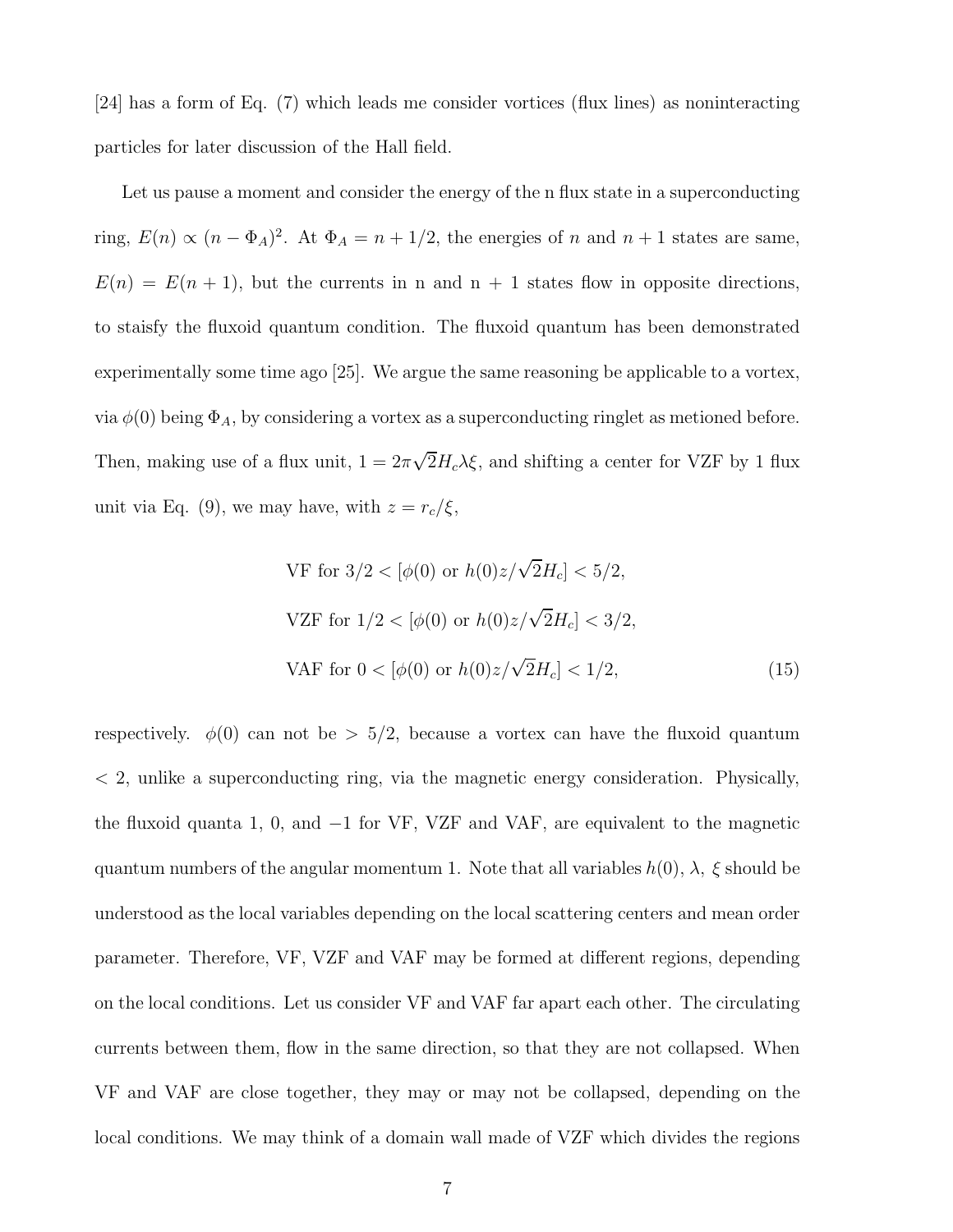of VF and VAF, similar to the magnetic domain wall. The present scenario confirms the prediction [3] of VAF as observed in niobium films [26] and YBCO [27]. The key idea is that regions of unpaired carriers [1] act as vortices [3]. In the symmetry point of view, the global periodicity is broken to have VZF acting as a domain wall between VF and VAF regions where the local periodicities are maintained, compatible with data of VF and VAF in Nb films [26]. In other words, the local free energy minimum may play a role for the vortex states, rather than the global free energy minimum. Note that when a transport current flows in a system, then conditions for VAF and VZF may be enhanced via an additional circulating current induced by the transport current and magnetic field. Here no attempt is made to treat the magnetic field of transport current self-consistently.

Now we examine the Hall field via VF, VZF, and VAF by considering them like stable particles with the magnetic quantum numbers 1, 0, and −1, respectively. Let the transport current J be in the x-direction and the magnetic filed H in the z-direction of unit vector k. We consider here the motions of vortices only. The momentum balance may be written as

$$
J = \sum_{i} [a_i V_{Li} + b_i V_{Li} \times \mathbf{k}] \tag{16}
$$

with the i-vortex velocity  $V_{Li} = (x_i V_x, y_i V_y, 0)$ , where  $i = 1$  for VF, 2 for VAF and 3 for VZF. The parameters  $a = (a_1, a_2, a_3)$  and  $b = (b_1, b_2, b_3)$  are to be determined later. Physically,  $x_i$  and  $y_i$  may be considered as the mean values of velocities of same all vortices in the units of  $V_x$  and  $V_y$ . The electric field induced by a moving vortex with a flux  $\Phi_i$ , is known to be  $-V_{Li} \times \mathbf{k} \Phi_i$  [28]. The total electric field induced by all vortices, may be given by

$$
E = -\sum_{i} V_{Li} \times \mathbf{k} \Phi_i = \rho J \tag{17}
$$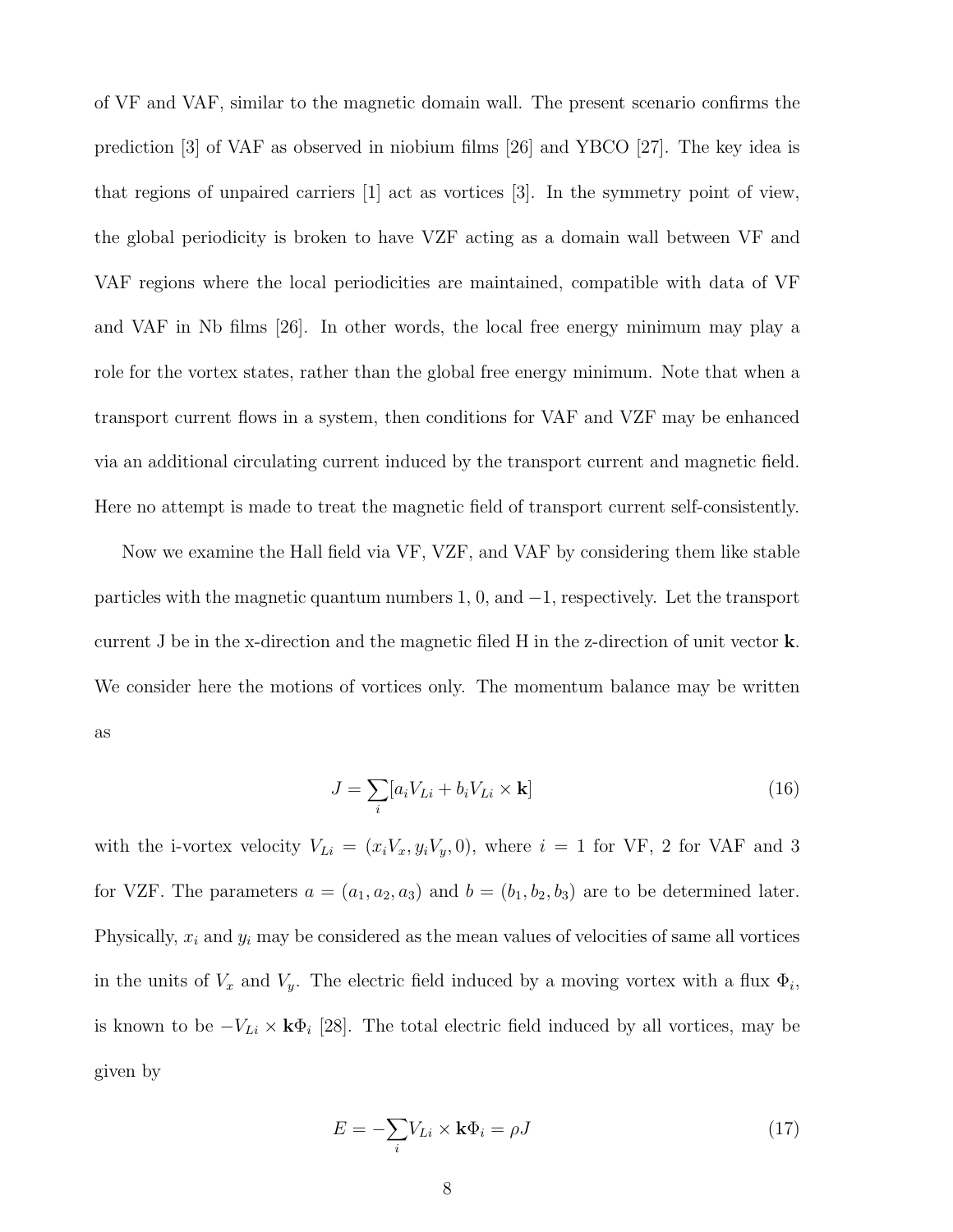where  $\rho$  is the flux flow resistivity tensor and  $\Phi = (\Phi_1, \Phi_2, \Phi_3)$  with the i-flux in the z-direction  $\Phi_i$  of the fluxoid quantum *n* times the i-vortex number  $n_i$ . From Eqs. (16) and (17), we may get the resistivity tensor and the Hall angle  $\theta_H$  as

$$
\rho_{xx} = (y\Phi)(bx) / [(ax)(ay) + (bx)(by)], \qquad (18)
$$

$$
\tan \theta_H = \rho_{yx} / \rho_{xx} = (x\Phi)(ay) / (y\Phi)(bx), \qquad (19)
$$

where  $(AB) = \sum$ i  $A_i B_i$ . By choosing  $V_x = V_T = V_y$ , we get  $\rho_{xx} = (y \Phi)/eN$  with  $eN = J/V_T$  and  $\tan \theta_H = (x\Phi)/(y\Phi)$ . By considering noninteracting vortices,  $a_i$  and  $b_i$ may be obtained by the basic equations of [6, 7],

$$
V_{Li} \times \mathbf{k} = h_i V_T \times \mathbf{k} + V_T / W_i,
$$
\n
$$
V_T e N_i = a_i V_{Li} + b_i V_{Li} \times \mathbf{k},
$$
\n
$$
a_i / W_i h_i = b_i = e N_i W_i / [1 + (W_i h_i)^2],
$$
\n(21)

where  $V_T$  is the velocity of the transport carrier,  $N_i$  is the carrier number associated with the i-vortex, and  $\Sigma$ i  $N_i = N =$  the carrier density.  $h_i = \langle B \rangle = B(T, H)/H_{c2} =$  $[H - M(T, H)]/H_{c2}$  with the magnetization  $-M(T, H)$ , for the Lorentz force on the vortex core [6] and  $h_i = 1$  for the Magnus force [7].  $W_i = eH_{c2}\tau_i/m = W_c\tau_i$  with the carrier scattering time  $\tau_i$  in the i-vortex core. VZF moves with  $V_T$  and yields no electric field in the transport direction, resulting in no dissipation of energy and no flux flow resistivity, equivalently,  $W_3 = \infty$ . For VAF,  $H_{c2}$  should be  $-H_{c2}$ , because the circulating supercurrent is equivalent to  $-H_{c2}$ . Let us consider a case of  $x = (h_1, h_2, 1)$ and  $y = (1/\tau_1, -1/\tau_2, 0)/W_c$  with  $V_x = V_T = V_y$ , via Eq. (20). From Eqs. (19) and (21), we may obtain

$$
\tan \theta_H = W_c[n_1h_1 - n_2h_2]/[n_1/\tau_1 + n_2/\tau_2].\tag{19A}
$$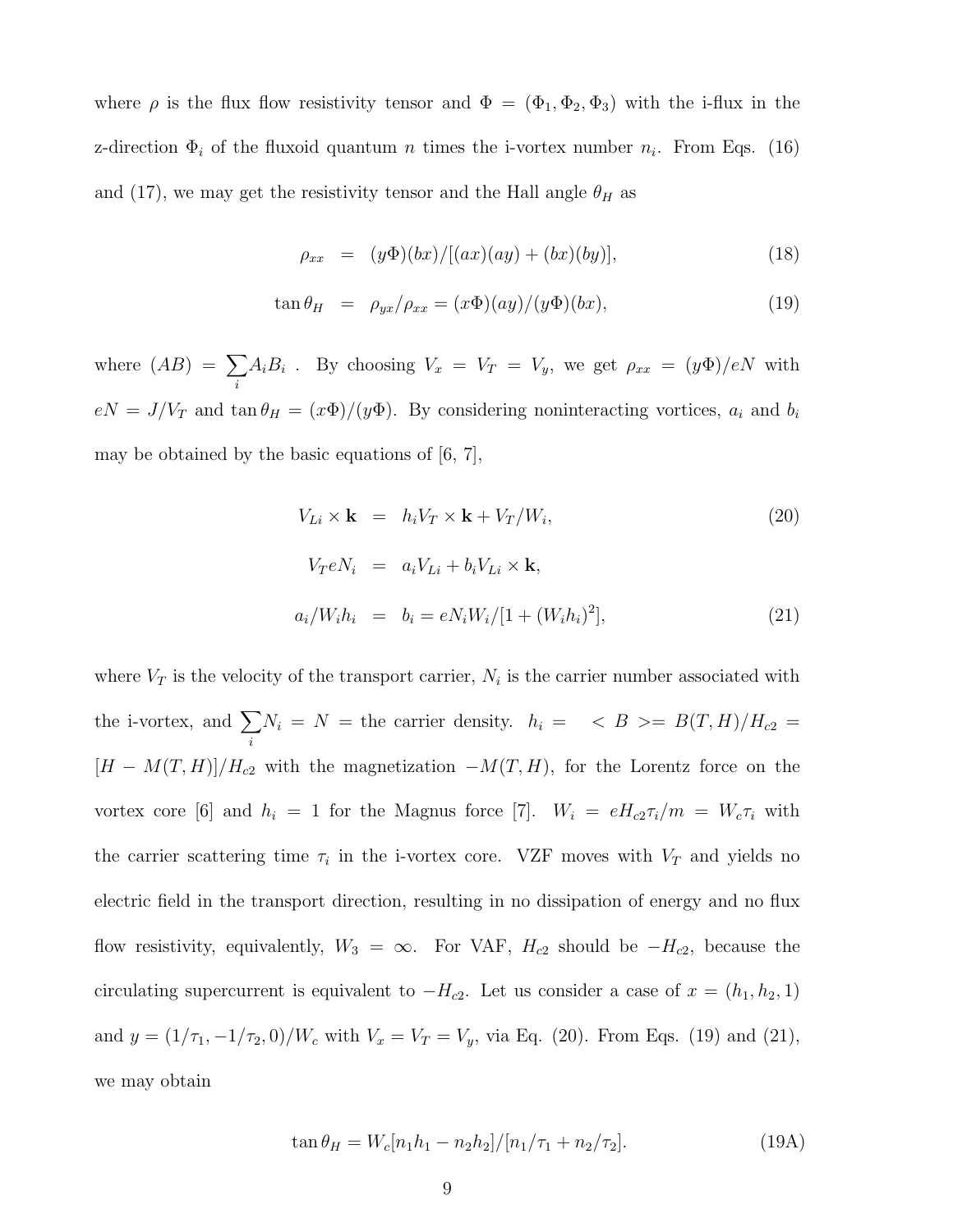Now, for  $n_2/n_1$ , I recapitulate the argument used to predict the sign changes of the Hall field three times [3] before the experiment [15] is known. For VF,  $n_1 = AB(T, H)/\Phi_0$ , with a sample area A. Since VAF is formed mainly by the circulating supercurrent,  $n_2$ may be proportional to the superelectron density  $N_s(T, H)$  times the normal fraction,  $1 - N_s(T,H)/N = 1 - \langle N_s \rangle$ . We may get,  $n_2 = PSA/\pi\xi^2$ , with  $S = \langle N_s \rangle$ [1 –  $\langle N_s \rangle$ ]. P is a parameter function of T, H and J, and zero for J = 0 and H = 0, since the circulating supercurrent is induced by J and H. In fact,  $n_2$  is PS times total carriers in a sample/carriers inside a vortex volume. Then,  $n_2/n_1 = 2PS / \langle B \rangle$  with  $\langle B \rangle = B(T, H)/H_{c2}$ , we may get

$$
\tan \theta_H = W_c \left[ \langle B \rangle h_1 - 2PSh_2 \right] / \left[ \langle B \rangle / \tau_1 + 2PS/\tau_2 \right]. \tag{19B}
$$

2S has a finite value at  $T = 0$  and  $H = 0$ , scince unpaired carriers are found to be 14% of carriers in HTS [1] and 4% in Pb [29] at T = 0 and H = 0, and may have a maximum value  $1/2$  at  $\langle N_s \rangle = 1/2$ . For a given T,  $B(T, H)/H_{c2}$  varies from 0 at  $H = H_{c1}$  to 1 at  $H_{c2}$ . Eq. (19B) becomes  $-W_2h_2$  at  $H = H_{c1}$ . For a given *H*,  $B(T, H)/H_{c2}$  varies from  $B(0, H)/H_{c2}$  to  $B(T_c, H)/H_{c2} = H/H_{c2}$ . For YBCO of [15], at  $T = 0$ ,  $B(0, H)/H_{c2} < H/H_{c2} = 6/100$ ,  $2S = 2 \times 0.14 \times 0.86$ , then Eq. (19B) is negative for  $0.25 < Ph_2/h_1$ . Thus, both cases of T and H sweepings, can have the sign changes of the Hall field three times, since S is not a monotonic function of T and H. Physically, the Lorentz force [6] may be responsible for VF motion and the Magnus force [7] for VAF, since VF [VAF] has the magnetic flux greater [less] than the effective flux via the circulating current. Then,  $h_1 = \langle B \rangle$  and  $h_2 = 1$ , Eq. (19B) varies as  $\langle B \rangle - 2PS / \langle B \rangle$  for  $\tau_2/\tau_1 > 2PS / \langle B \rangle = n_2/n_1$ , compatible with data [12a].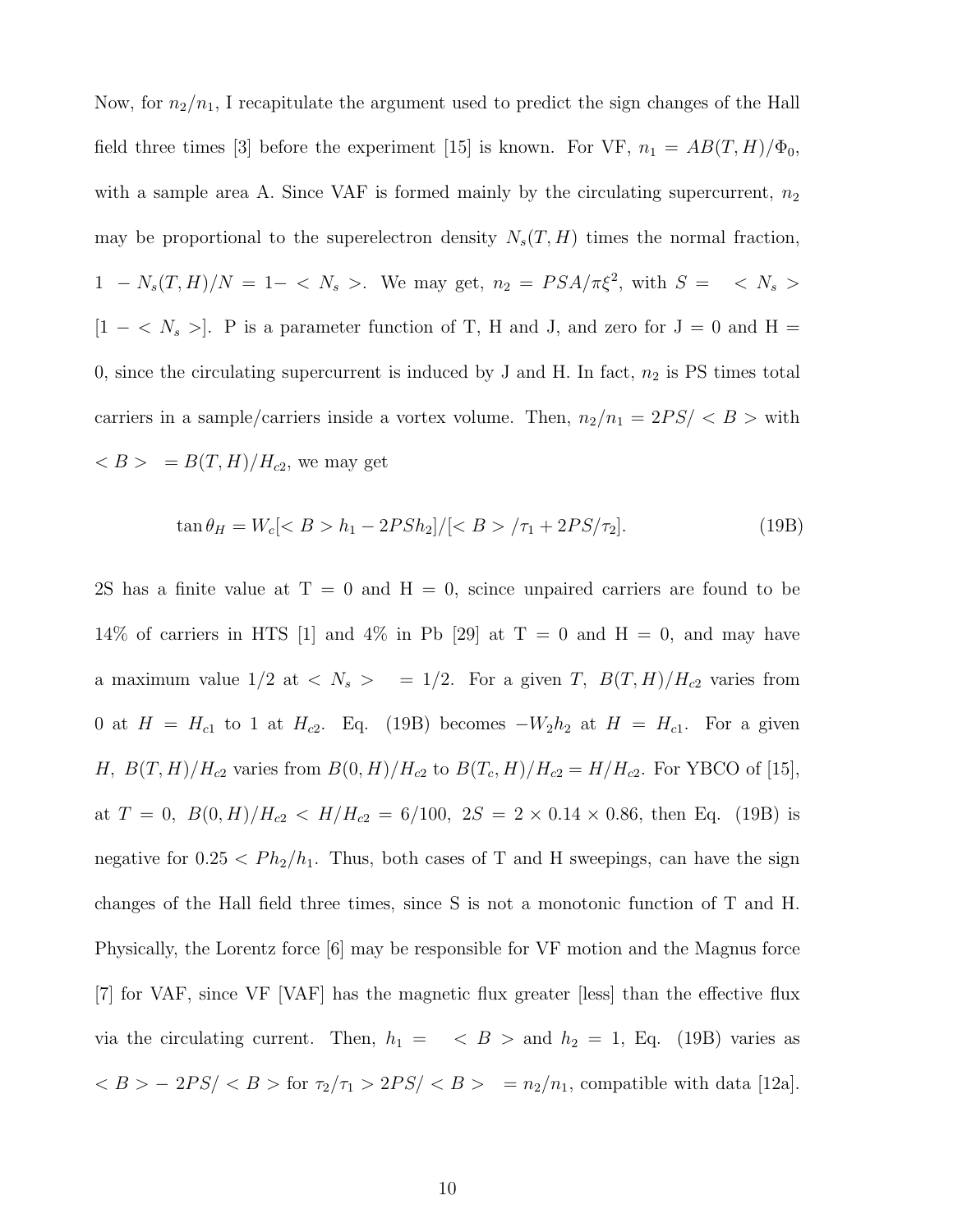From Eqs. (18) and (21), we may get the resistivity/the normal state resistivity  $\rho_n$  as

$$
\rho_{xx}/\rho_n = \langle B \rangle \tau/\tau_1 + 2PS\tau/\tau_2,\tag{22}
$$

where  $\tau$  is the carrier relaxation time in the normal state. From Eqs. (19B) and (22), we may get the scaling behavior of the Hall resistivity as

$$
\rho_{yx} \propto \rho_{xx}^2 \left[ \langle B > h_1 - 2PSh_2 \right] / \left[ \langle B > \tau / \tau_1 + 2P S \tau / \tau_2 \right]^2. \tag{23}
$$

Without VAF terms, Eq. (23) becomes  $\rho_{yx} \propto \rho_{xx}^2$  [11] for  $h_1 = \langle B \rangle$  and  $\tau = \tau_1$  [6].

In summary, the notion of MS [3] is essential to have three magnetic quantum states of vortices. VZF is a new vortex quantum state and may act as a domain wall between VF and VAF regions, accounting for the observation of the flux and antiflux regions in Nb films [26]. A direct detection of VZF may be hard as that of neutral particles. VF and VAF numbers are found to play major roles for the sign changes of the Hall field, even though the present analysis is based on the basic Eq. (20) of the vortex core models. In general, Eqs. (18) and (19) may be used. The notion of superconducting ringlets may account for the paramagnetic Meissner effect [22]. The fact that three vortices can account for data [26] and the Hall anomaly, indicates the present theory is sound.

I thank John R. Clem for Ref. [23] and Ju H. Kim for his interest in this problem by obtaining the Hall angles [30] quantitatively in good agreements with data of HTS and LTS, via modeling PS functions.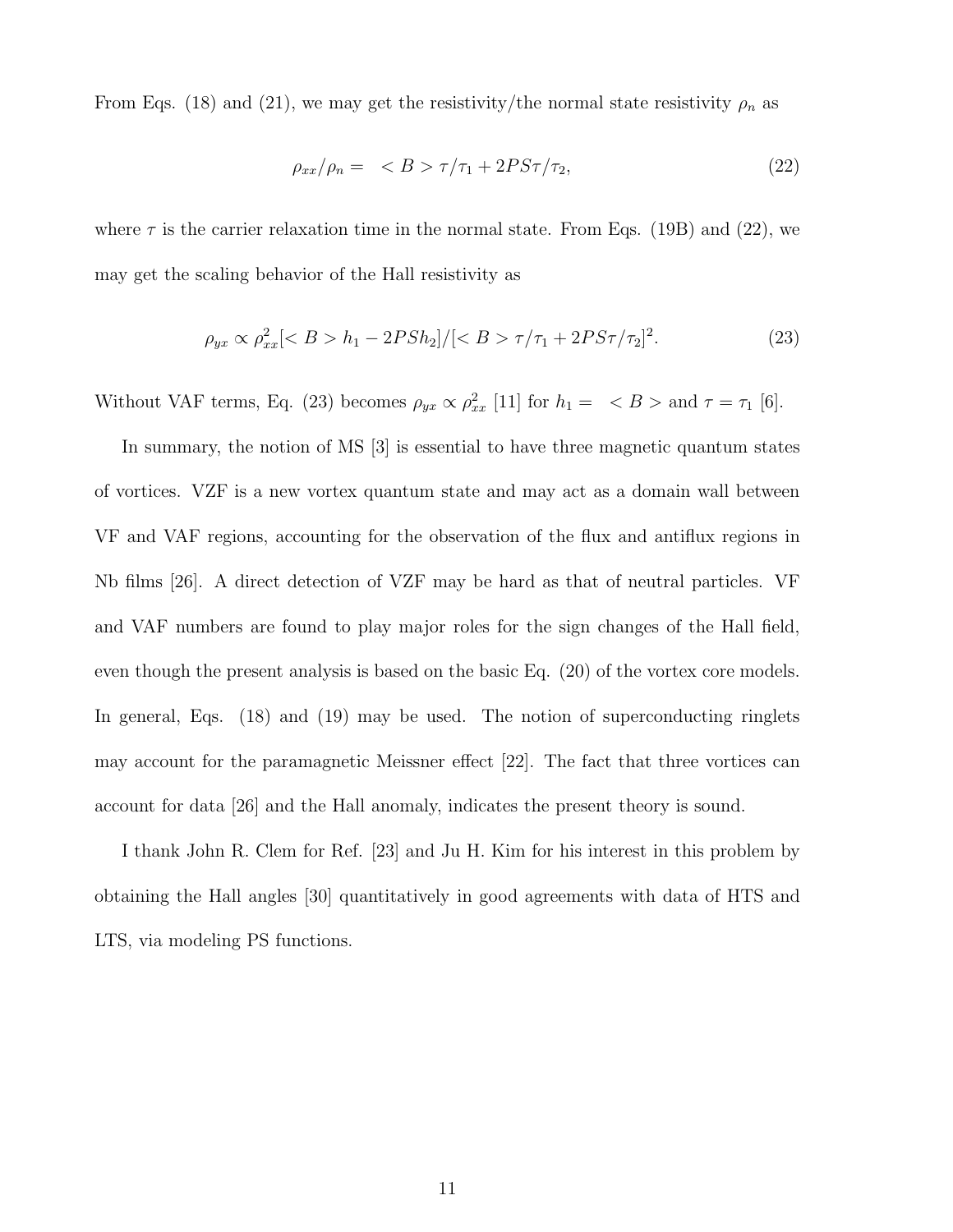## References

- [1] S. B. Nam, Phys. Lett. A 193 (1994) 111; (E) A 197 (1995) 458.
- [2] J. Bardeen, L. N. Cooper, and J. R. Schrieffer, Phys. Rev. 108 (1957) 1175.
- [3] S. B. Nam, Phys. Lett. A 198 (1995) 447.
- [4] M. R. Beasly et al, Phys. Rev. Lett. 42 (1979) 1165.
	- S . Doniach and B. A. Hubermanm, Phys. Rev. Lett. 42 (1979) 1169.
	- B. I. Ivlevvet al, Phys. Rev. B 52 (1995) 13532.
- [5] J. M. Kosterlitz and D. J. Thouless, J. Phys. C 6 (1973) 1181. V. L. Berezinskii, JETP 32 (1971) 493; 34 (1972) 610.
- [6] J. Bardeen and M. J. Stephen, Phys. Rev. 140 (1965) A1197.
- [7] P. Nozieres and W. F. Vinen, Philos. Mag. 14 (1966) 667.
- [8] P. Ao and D. J. Thouless, Phys. Rev. Lett. 70 (1993) 2158.
- [9] Y. Iye et al. Physica C 167 (1990) 278.
- [10] Z. Hao, C-R. Hu, and C. S. Ting, Phys. Rev. B 51 (1995) 9387.
- [11] V. M. Vinokur et al, Phys. Rev. Lett. 71 (1993) 1242.
- [12] J. Hagen et al, Phys. Rev. B 41 (1990) 11630 ; B 47 (1993) 1064. (a) J. M. Harris et al, Phys. Rev. B 51 (1995) 12053. D. M Ginsberg and J. T. Manson, Phys. Rev. B 51 (1995) 515. Y. Matsuda et al , Phys. Rev. B 52 (1995) R15749.
- [13] M. N. Kunchur et al, Phys. Rev. Lett. 72 (1994) 2259.

A. V. Samoilov et al, Phys. Rev. Lett. 74 (1994) 2351.

The recent observation of the pining dependence of the Hall field in YBCO with columnar defects by W. N. Kang et al, Phys. Rev. Lett. 76 (1996) 2993 may be understood as the scattering effects  $(\tau_i)$  in the present theory via Eqs (19A), (22),